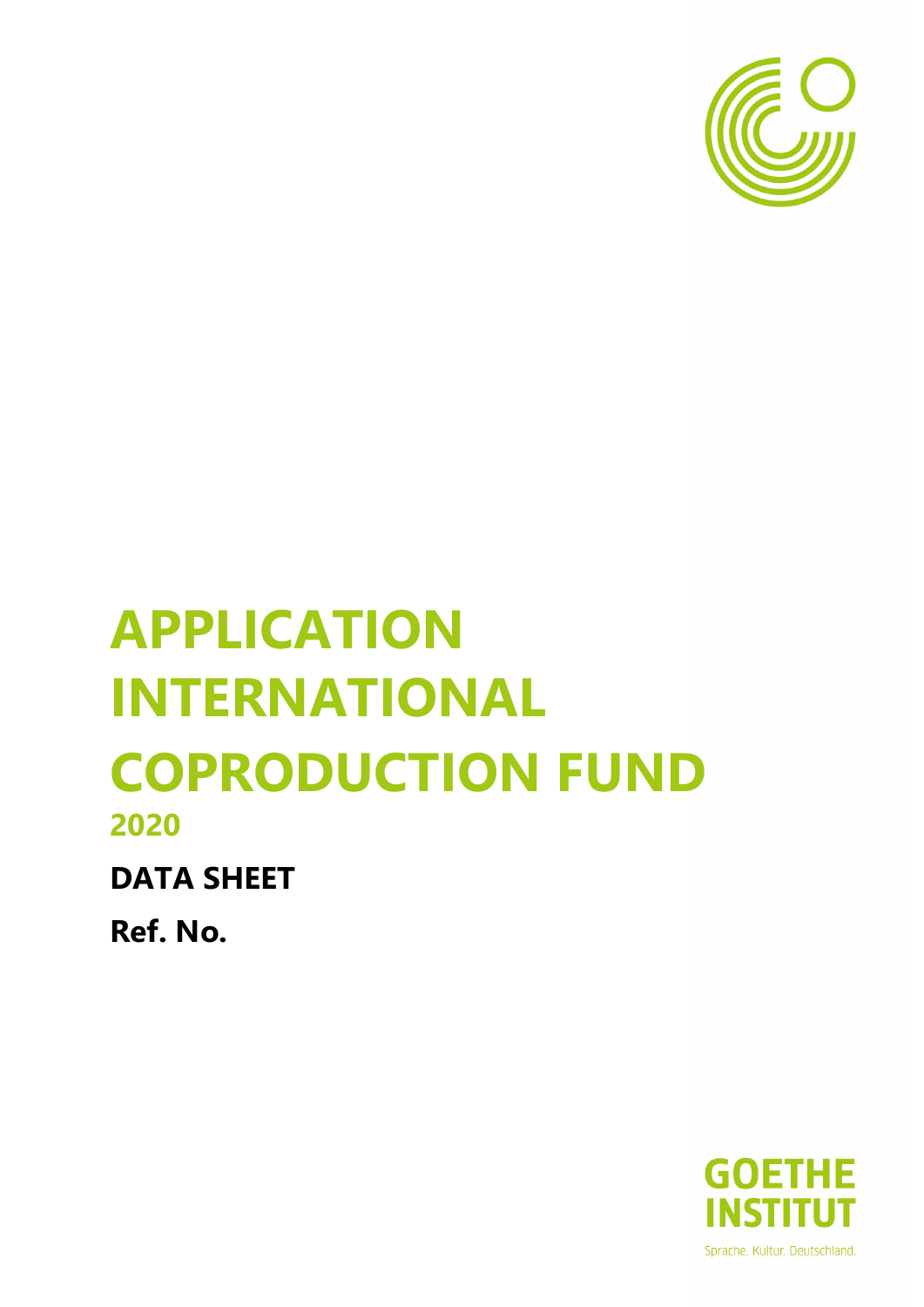# **Applicant**

| Salutation:          |             |  |
|----------------------|-------------|--|
| <b>Family name:</b>  | Given name: |  |
|                      |             |  |
| Street 1:            | Street 2:   |  |
| Postcode / town:     | Country:    |  |
| <b>Phone/Mobile:</b> | Phone 2:    |  |
| Email:               |             |  |
| Website:             |             |  |

# **Project Partners / Coproducers**

| Name:              | <b>Role</b>                            | City | Country |
|--------------------|----------------------------------------|------|---------|
| Coproducer Germany | Partner in Germany / 2nd<br>coproducer |      | Germany |
| 3rd Coproducer     | Other coproducer / 3rd<br>coproducer   |      |         |
| 4th Coproducer     | Other coproducer / 4th<br>coproducer   |      |         |
|                    |                                        |      |         |

## **Performances**

| Country | Location | <b>Event location</b> | <b>Starting date</b> | <b>End date</b> |
|---------|----------|-----------------------|----------------------|-----------------|
|         |          |                       |                      |                 |

| Target / Name | <b>URL</b> |
|---------------|------------|
| Artist Page 1 |            |
| Artist Page 2 |            |

## **Project Details**

**Title of the production** Title of the project

**Short description of the project** (approx. 150 words)

**Short description of the project in GERMAN** (approx. 150 words)

**Detailed project description** (max. 1500 words)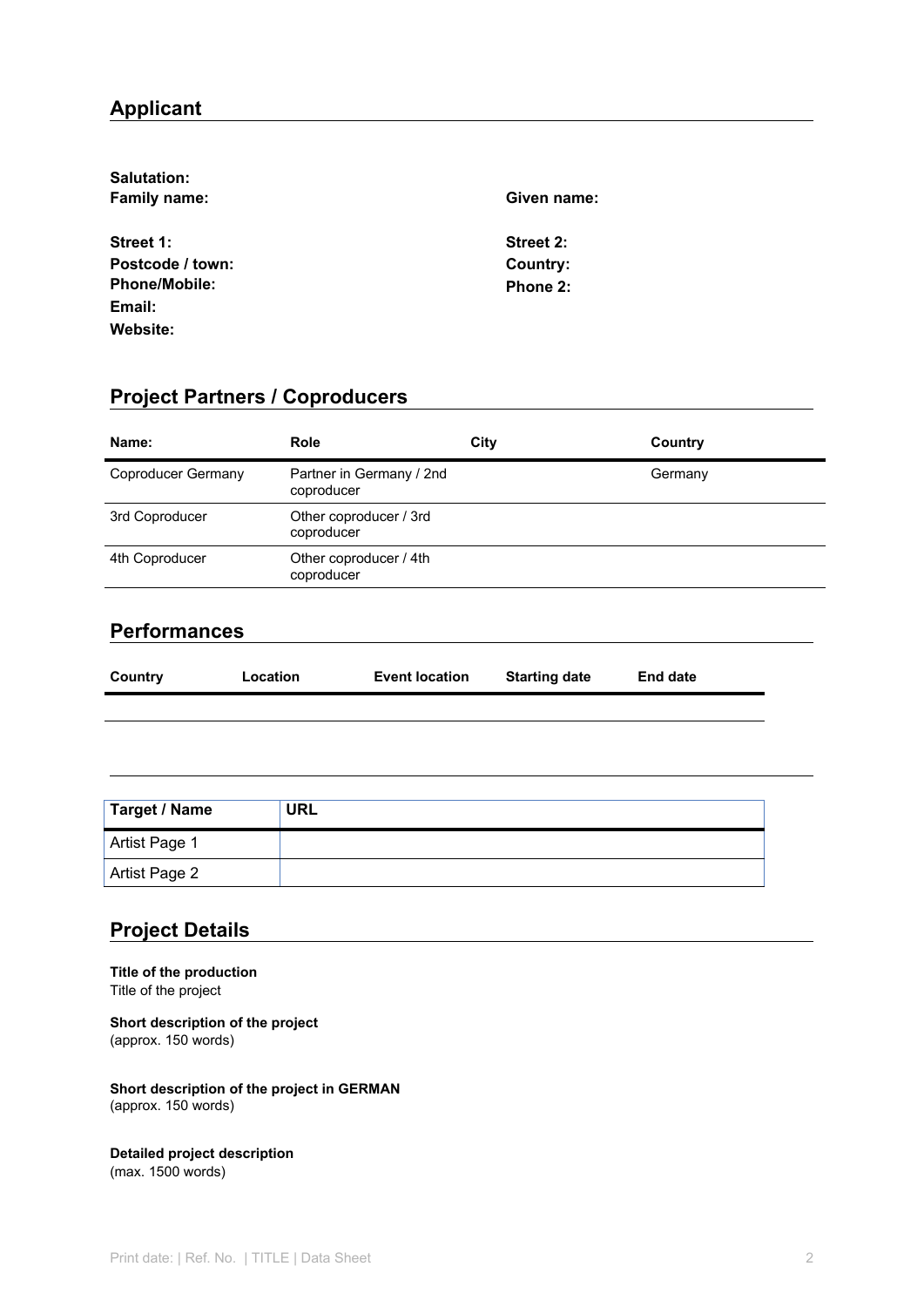#### **Place of production**

**Project starting date**

**Have you applied for any other funding for the project?** Yes

**Where and which amount has been requested?**

**Requested Amount** 

Have you had any prior contact about this project with the Goethe-Institut in the country in which the **production is to take place?**

Yes

**With which Goethe-Institut?**

## **Artistic Discipline**

0 Dance

- 0 Music
- 0 Performance
- 0 Theatre
- 0 Visual Arts (as one element of the production)
- 0 Theatre for Young People

#### **Schedule**

| Name:         | <b>Contents</b>                       |
|---------------|---------------------------------------|
| Time frame    |                                       |
| Time frame    |                                       |
| Project Phase | Project Phase 1                       |
| Activity      | (f.i. Research, first Meetings, etc.) |
| Place         |                                       |
| Time frame    |                                       |
| Time frame    |                                       |
| Project Phase | Project Phase 2                       |
| Activity      | (f.i. Production, Rehearsals in)      |
| Place         |                                       |
| Time frame    |                                       |
| Time frame    |                                       |
| Project Phase | Project Phase 3                       |
| Activity      | (f.i. Rehearsals and Premiere in )    |
| Place         |                                       |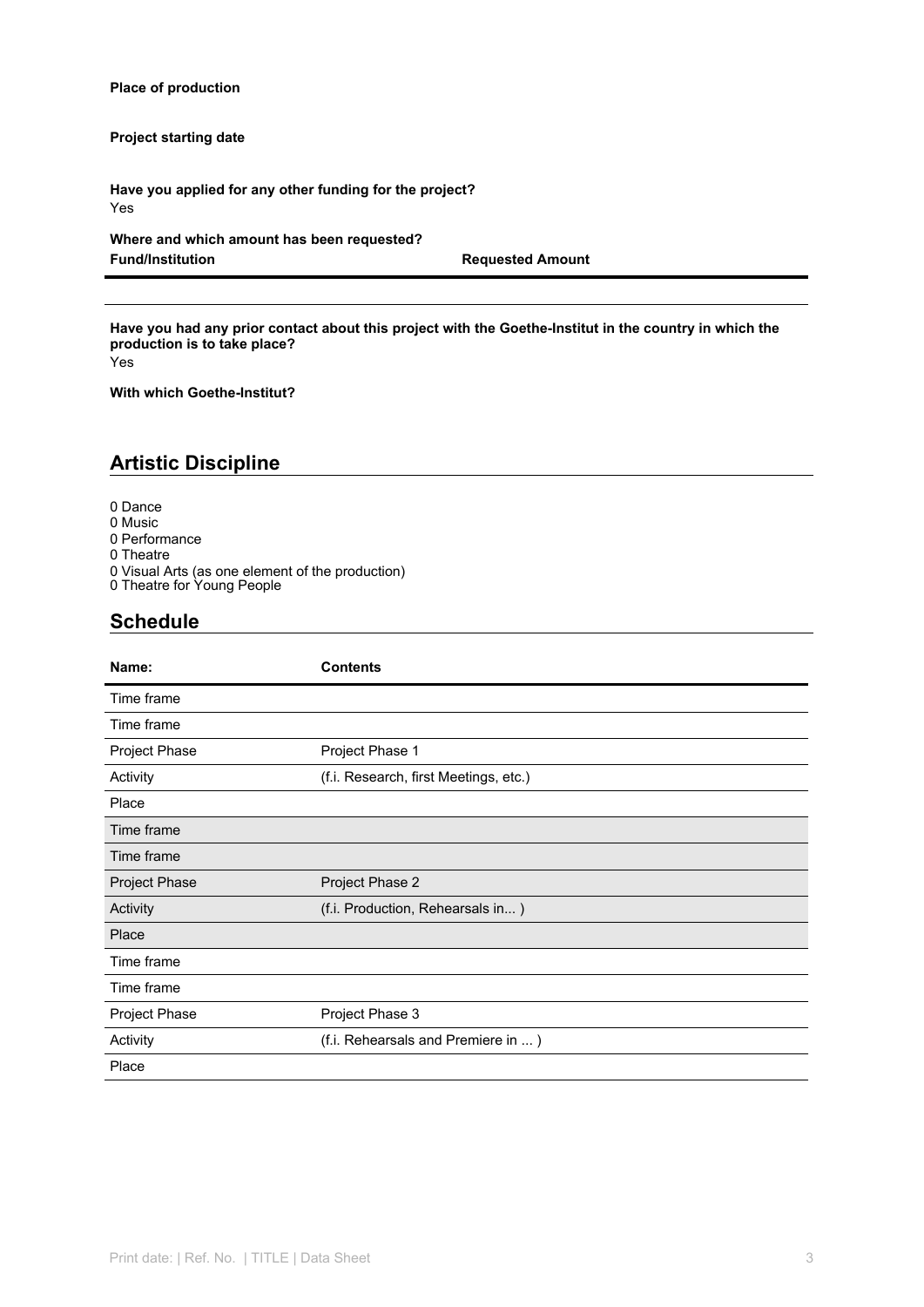## **Previous GI-Funding**

| Name:                         | <b>Contents</b> |
|-------------------------------|-----------------|
| Year                          |                 |
| Country                       |                 |
| Goethe-Institut               |                 |
| Type of Funding / Cooperation |                 |

## **Profile of the Ensemble/Artists/Company**

the biography or profile of each coproduction partner (max. 300 words).

## **List of Participants**

| <b>Name</b> | (Artistic) Function | Country of residence (and work) |
|-------------|---------------------|---------------------------------|
| Person 1    | Function 1          | Abroad                          |
| Person 2    | Function 2          | Germany                         |
| Person 3    | Function 3          |                                 |
| Person 4    | Function 4          |                                 |

## **Checklist**

- **X** All my statements herein are correct and complete
- **X** I am aware that information about my partners and me will be stored as part of the application process / of the project (Data Protection.)
- **X** I confirm that any work on this project didn´t start prior to submission of this application. If financial liabilities need to be incurred before the support is approved, the corresponding "Early start of measure" will be requested per E-mail to koproduktionsfonds@goethe.de, after submitting my application
- **X** I have read the Explanatory notice and have provided all required documents and information
- 
- **X** I undertake to notify immediately the Goethe-Institut of any changes in the project development